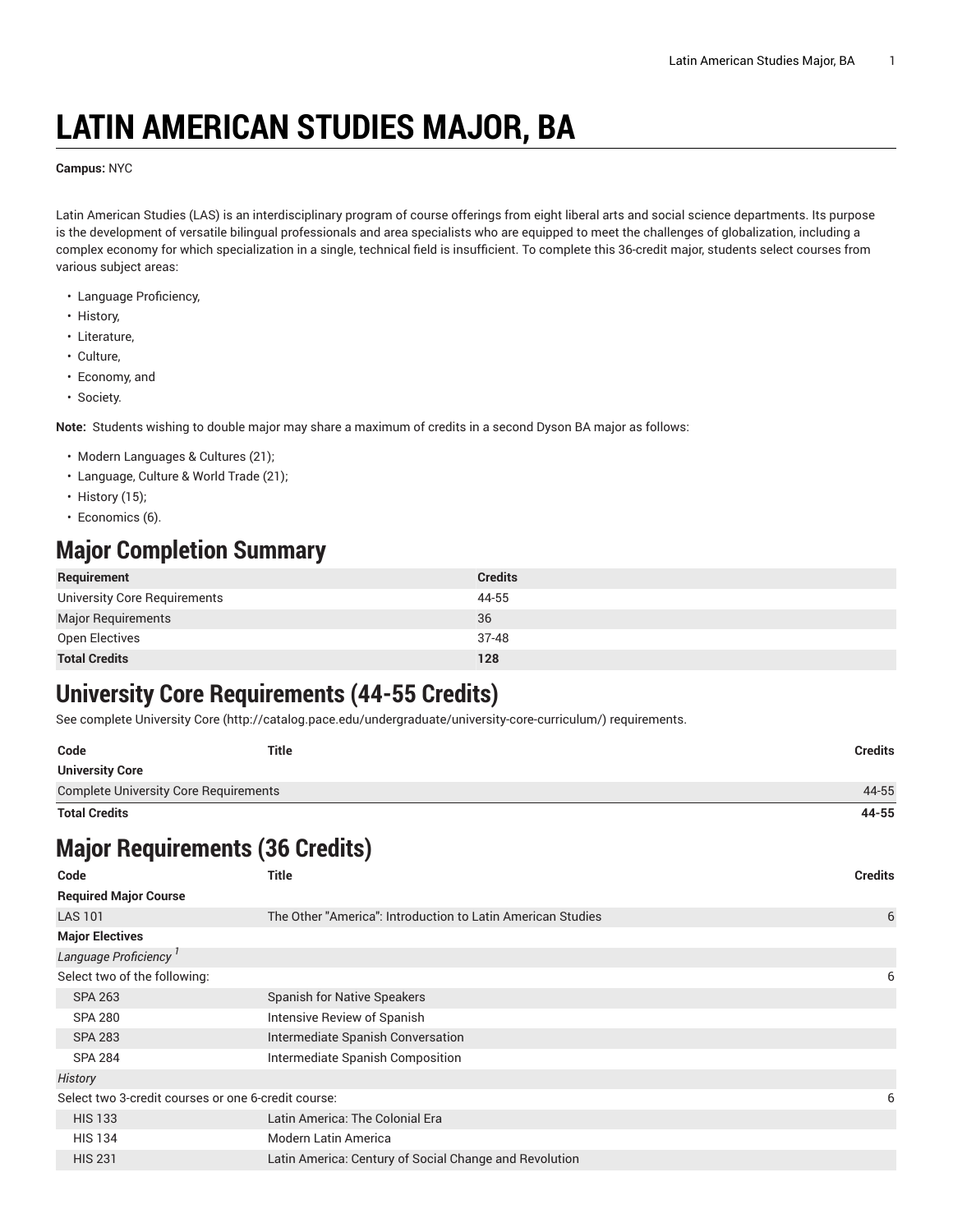| <b>Total Credits</b>                                            |                                                                                                     | 36 |
|-----------------------------------------------------------------|-----------------------------------------------------------------------------------------------------|----|
| Select any 3-credit course not already taken from above groups. |                                                                                                     | 3  |
| <b>Additional Elective</b>                                      |                                                                                                     |    |
| <b>LAS 296A</b>                                                 | Latin Immigration to the USA: Perspectives on the United States' Largest Ethnic Minority            |    |
| <b>LAS 250</b>                                                  | Environmental Policy and History: South American Rain Forest                                        |    |
| <b>LAS 201</b>                                                  | Latin America: The Caribbean and the World                                                          |    |
| <b>HIS 243</b>                                                  | Service and Study in Latin America                                                                  |    |
| ECO 359                                                         | Political Economy of Developing Nations                                                             |    |
| Select two 3-credit courses or one 6-credit course:             |                                                                                                     | 6  |
| Society, the Economy, and Civic Engagement                      |                                                                                                     |    |
| <b>SPA 347</b>                                                  | The Culture of Mexico                                                                               |    |
| <b>SPA 345</b>                                                  | Latin American Theatre                                                                              |    |
| SPA 311                                                         | Introduction to Latin American Culture                                                              |    |
| <b>SPA 154V</b>                                                 | Latin American Cinema                                                                               |    |
| <b>SPA 154Q</b>                                                 | Topic: Negotiating Border Lines - Latino Films of the United States                                 |    |
| <b>SPA 154N</b>                                                 | Topic: Hispanic Cultural Experiences in New York City                                               |    |
| <b>ART 214</b>                                                  | Art History: Modern Art                                                                             |    |
| <b>ANT 296H</b>                                                 | Traditional and Modern Cultures of Latin America and Caribbean                                      |    |
| Select one of the following:                                    |                                                                                                     | 3  |
| Culture                                                         |                                                                                                     |    |
| <b>SPA 480F</b>                                                 | Topic: Latin American Literature and Film of the 21st Century: The Andean World                     |    |
| <b>SPA 480C</b>                                                 | Seminar. Love and Repression in Modern Latin American and Caribbean Literature and Film             |    |
| <b>SPA 346</b>                                                  | Hispanic Literature and Culture in the United States                                                |    |
| <b>SPA 344</b>                                                  | The Short Story and Essay in Spanish America                                                        |    |
| <b>SPA 323</b>                                                  | <b>Modern Latin American Prose</b>                                                                  |    |
| <b>SPA 321</b>                                                  | Literature and Culture of Puerto Rico and the Caribbean                                             |    |
| <b>SPA 320</b>                                                  | Masterpieces of Spanish American Literature II: Dictatorships                                       |    |
| SPA 319                                                         | Masterpieces of Spanish American Literature I                                                       |    |
| <b>SPA 154S</b>                                                 | Perspectives on America: The Experience of Latina Writers                                           |    |
| <b>SPA 154R</b>                                                 | Topic: Borders of Latino/a Identity: An Introduction to Latino/a Literature and Culture of the US   |    |
| <b>POR 154A</b>                                                 | Topic: Contemporary Brazilian Literature and Culture                                                |    |
| LIT 211J                                                        | <b>American Voices</b>                                                                              |    |
| <b>LAS 220</b>                                                  | Caribbean Transnational Cultures: The History, Literature and Film of the Spanish Caribbean         |    |
| <b>LAS 150</b>                                                  | Modern Latin American Divas: Female Political, Social and Cultural Leadership in the Republican Era |    |
| Select two 3-credit courses or one 6-credit course:             |                                                                                                     | 6  |
| Literature                                                      |                                                                                                     |    |
| <b>LAS 250</b>                                                  | Environmental Policy and History: South American Rain Forest                                        |    |
| <b>LAS 230</b>                                                  | "So Far from God; So Close to Uncle Sam." Modern Mexico in History and Literature                   |    |
| <b>LAS 210</b>                                                  | Luz, Camara, Accion! : Film as Mirror of Social Change in Latin American History and Culture        |    |
| <b>LAS 201</b>                                                  | Latin America: The Caribbean and the World                                                          |    |
| <b>HIS 243</b>                                                  | Service and Study in Latin America                                                                  |    |
| <b>HIS 234</b>                                                  | South American Colossus: The History of Modern Brazil                                               |    |

1 Prerequisite: SPA 101 Elementary College Spanish I and SPA 102 Elementary College Spanish II or equivalent.

## **Open Electives (37-48 Credits)**

| Code                  | Title | <b>Credits</b> |
|-----------------------|-------|----------------|
| <b>Open Electives</b> |       |                |
| Select 37-48 credits  |       | $37 - 48$      |
| <b>Total Credits</b>  |       | $37 - 48$      |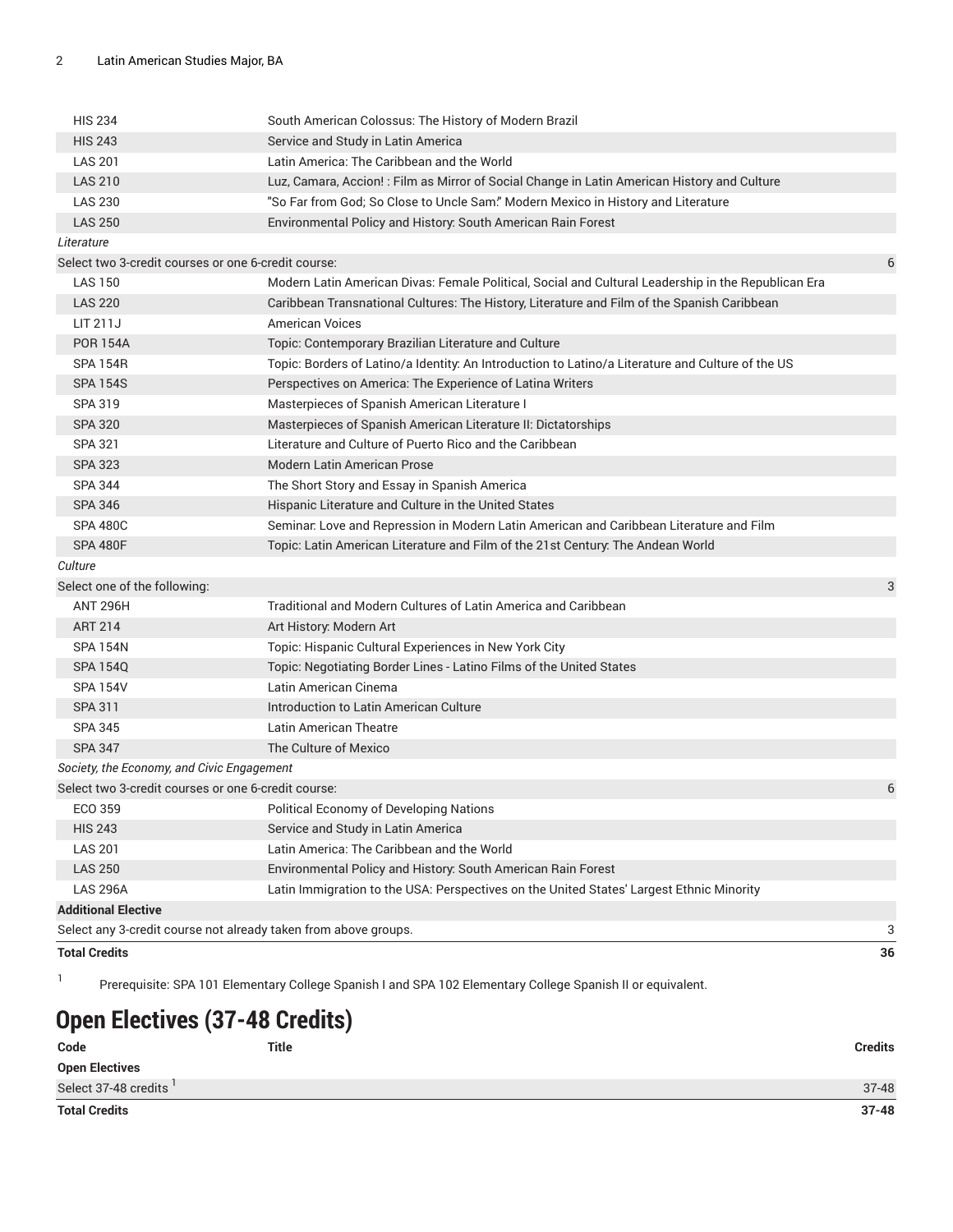1 May include one or two highly recommended Political Science courses: POL 101 Politics: Comparative Introduction and/or POL 102 Public Myth and Ideologies.

| <b>Course</b>                    | <b>Title</b>                                                                                                      | <b>Credits</b> |
|----------------------------------|-------------------------------------------------------------------------------------------------------------------|----------------|
| <b>First Year</b>                |                                                                                                                   |                |
| Fall                             |                                                                                                                   |                |
| <b>ENG 110</b>                   | Composition                                                                                                       | 3              |
| <b>UNV 101</b>                   | First-Year Seminar. Introduction to University Community                                                          | 1              |
| <b>CIS 101</b>                   | Introduction to Computing (Recommended for Humanities)                                                            | 3              |
| <b>LAS 101</b>                   | The Other "America": Introduction to Latin American Studies (Major credits)                                       | 6              |
| <b>HIS 104</b>                   | History of Western Civilization 1815 to Present (Western Heritage (AOK2))                                         | 3              |
|                                  | <b>Credits</b>                                                                                                    | 16             |
| <b>Spring</b>                    |                                                                                                                   |                |
| <b>ENG 120</b>                   | <b>Critical Writing</b>                                                                                           | 4              |
| <b>MAT 134</b>                   | Introduction to Probability and Statistics (Or other MAT foundation course)                                       | 3              |
| <b>HIS 113U</b>                  | The American Experience: The United States and the World (Western Heritage (AOK2))                                | 3              |
| <b>HIS 133</b>                   | Latin America: The Colonial Era (Major credits)                                                                   | 3              |
| Open Elective Course             |                                                                                                                   | 3              |
|                                  | <b>Credits</b>                                                                                                    | 16             |
| <b>Second Year</b>               |                                                                                                                   |                |
| Fall                             |                                                                                                                   |                |
| <b>ENG 201</b>                   | Writing in the Disciplines                                                                                        | 3              |
| <b>COM 200</b>                   | <b>Public Speaking</b>                                                                                            | 3              |
| SPA 101                          | Elementary College Spanish I (Can test out)                                                                       | 3              |
| <b>HIS 134</b>                   | Modern Latin America (Major credits)                                                                              | 3              |
| Open Elective Course             |                                                                                                                   | 3              |
|                                  | <b>Credits</b>                                                                                                    | 15             |
| <b>Spring</b>                    |                                                                                                                   |                |
| <b>SCI 230</b>                   | Environmental Science (Or any other lab foundation course)                                                        | 4              |
| <b>SPA 102</b>                   | Elementary College Spanish II (Can test out)                                                                      | 3              |
| <b>ART 217</b><br><b>SPA 311</b> | Art History: Latin American Art (Humanistic and Creative Expressions (AOK4))                                      | 3<br>3         |
| ECO 359                          | Introduction to Latin American Culture (Major credits)<br>Political Economy of Developing Nations (Major credits) | 3              |
|                                  | <b>Credits</b>                                                                                                    | 16             |
| <b>Third Year</b>                |                                                                                                                   |                |
| Fall                             |                                                                                                                   |                |
| <b>LAS 201</b>                   | Latin America: The Caribbean and the World (Major credits)                                                        | 6              |
| <b>ANT 214</b>                   | Latino Families in Cross-Cultural Perspective (Major credits)                                                     | 3              |
| <b>SPA 283</b>                   | Intermediate Spanish Conversation                                                                                 | 3              |
| or SPA 263                       | or Spanish for Native Speakers                                                                                    |                |
| <b>ANT 225</b>                   | Black Women in Cross Cultural Perspectives (World Traditions and Cultures (AOK3))                                 | 3              |
|                                  | <b>Credits</b>                                                                                                    | 15             |
| <b>Spring</b>                    |                                                                                                                   |                |
| <b>LAS 211S</b>                  |                                                                                                                   | 3              |
| SOC 226                          | Community Service in New York City (Civic Engagement (CE) course)                                                 | 3              |
| ECO 105                          | Principles of Economics: Macroeconomics (Analysis of Human, Social, and Natural                                   | 3              |
|                                  | Phenomena (AOK5))                                                                                                 |                |
| PHI 116                          | Modern Philosophy (Humanistic and Creative Expression (AOK4))                                                     | 3              |
| <b>SPA 284</b><br>or SPA 280     | Intermediate Spanish Composition<br>or Intensive Review of Spanish                                                | 3              |
|                                  | <b>Credits</b>                                                                                                    | 15             |